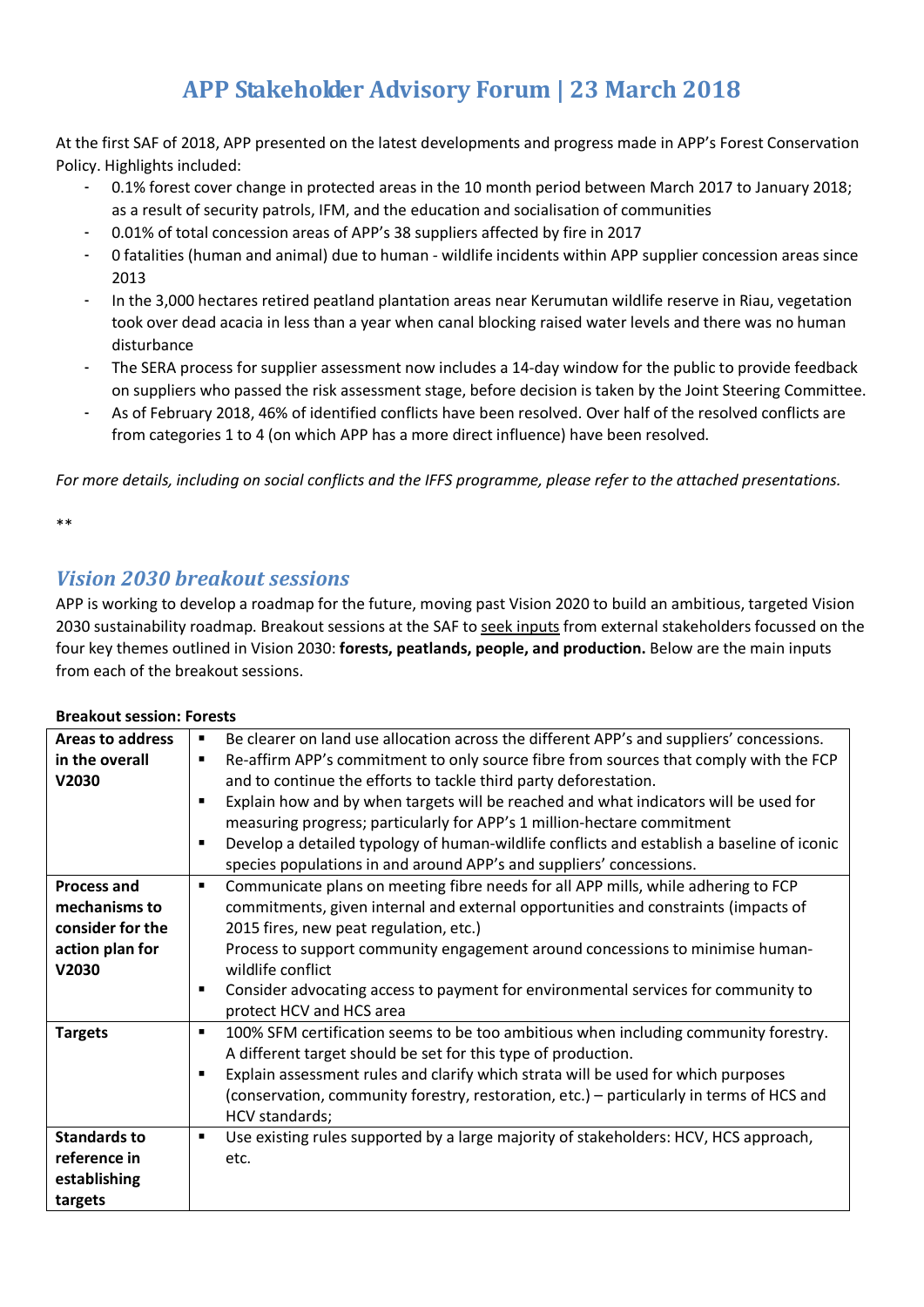#### **Breakout session: Peatlands**

| <b>Areas to address</b> | Build on existing water management methods, don't just focus on developing 'new'                    |
|-------------------------|-----------------------------------------------------------------------------------------------------|
| in the overall          | methods;                                                                                            |
| V2030                   | Clarify that fire management concerns also peat, not just forests;<br>٠                             |
|                         | Re-affirm commitment to protect biodiversity of peatlands;<br>$\blacksquare$                        |
|                         | Conservation of historical sites;<br>$\blacksquare$                                                 |
|                         | Improve capacity building for SMEs on restoration best practices;<br>$\blacksquare$                 |
|                         | Clarify process to develop accounting of emissions from peatlands<br>$\blacksquare$                 |
| <b>Process and</b>      | Landscape approaches should include water management, to synchronise with other<br>$\blacksquare$   |
| mechanisms to           | water users and stakeholders in the landscape;                                                      |
| consider for the        | Develop an independent monitoring of management and restoration progress;<br>٠                      |
| action plan for         | Promote a stakeholder engagement platforms for peatland management;<br>٠                            |
| V2030                   | Share tools such as MDA and SMART patrols to monitor peatlands;<br>٠                                |
|                         | Differentiate price paid for wood from peatlands vs. non-peatlands;<br>٠                            |
|                         | Develop and release plans for retired peatland areas<br>$\blacksquare$                              |
| <b>Targets</b>          | Implement buffer zones in all peatland supplier areas by 2025;<br>$\blacksquare$                    |
|                         | Zero fires on peatlands<br>$\blacksquare$                                                           |
|                         | Social forestry on peatlands<br>$\blacksquare$                                                      |
|                         | Termination of contracts with suppliers not implementing peatland best management<br>٠              |
|                         | practices                                                                                           |
|                         | Target dates for withdrawal from peat domes<br>٠                                                    |
|                         | Production target from alternative species<br>٠                                                     |
|                         | Carbon stock enhancement<br>$\blacksquare$                                                          |
|                         | Targets related to indicators for assessing peatland restoration, including environmental,<br>٠     |
|                         | social, and economic indicators                                                                     |
|                         | Increase of wood supply from communities and social forestry to reduce demand for<br>$\blacksquare$ |
|                         | wood from peatland areas                                                                            |
|                         | Align restoration targets with mill requirement targets<br>٠                                        |
|                         | Identify specific priority areas in rehabilitation and conservation targets<br>٠                    |
|                         | Explore the potential of establishing a Sinar Mas group target<br>$\blacksquare$                    |
| <b>Standards to</b>     | <b>FSC</b><br>$\blacksquare$                                                                        |
| reference in            | ASEAN peatlands strategies (APMS; APSMPE)<br>٠                                                      |
| establishing            | Indonesia's national action plan and BRG targets<br>٠                                               |
| targets                 |                                                                                                     |

#### **Breakout session: People**

| <b>Areas to address</b> | Local communities - mainstreaming gender equality as an overall commitment; skills<br>$\blacksquare$    |
|-------------------------|---------------------------------------------------------------------------------------------------------|
| in the overall          | development and employment; identification documentation for civil rights and access to                 |
| V2030                   | services;                                                                                               |
|                         | Employees - diversity for both mill-level and HQ-level positions; commitment to tackling<br>٠           |
|                         | sexual harassment and HIV/AIDS; commitment to family-friendly policies.                                 |
|                         | Education and youth involvement<br>٠                                                                    |
| <b>Process and</b>      | Working proactively to prevent conflict with community and provide community access<br>٠                |
| mechanisms to           | to legal support                                                                                        |
| consider for the        | Whistle-blowing mechanisms and awareness-raising on bribery and corruption<br>٠                         |
| action plan for         | 3 <sup>rd</sup> party audits on human rights<br>٠                                                       |
| V2030                   | Training to local communities to use APP production waste as raw materials<br>٠                         |
|                         | Develop a business model for community forestry in peat areas and landscapes, to show<br>$\blacksquare$ |
|                         | how local businesses can support APP's sustainability targets (combining environmental,                 |
|                         | social and economical performance).                                                                     |
| <b>Targets</b>          | Communities<br>٠                                                                                        |
|                         | Commitment to use local suppliers                                                                       |
|                         | Look for other measures of poverty reduction than average wage measure                                  |
|                         | Employees<br>٠                                                                                          |
|                         | Diversity targets at the mill level                                                                     |
|                         | Safety targets to be more ambitious, and to include local communities, not only                         |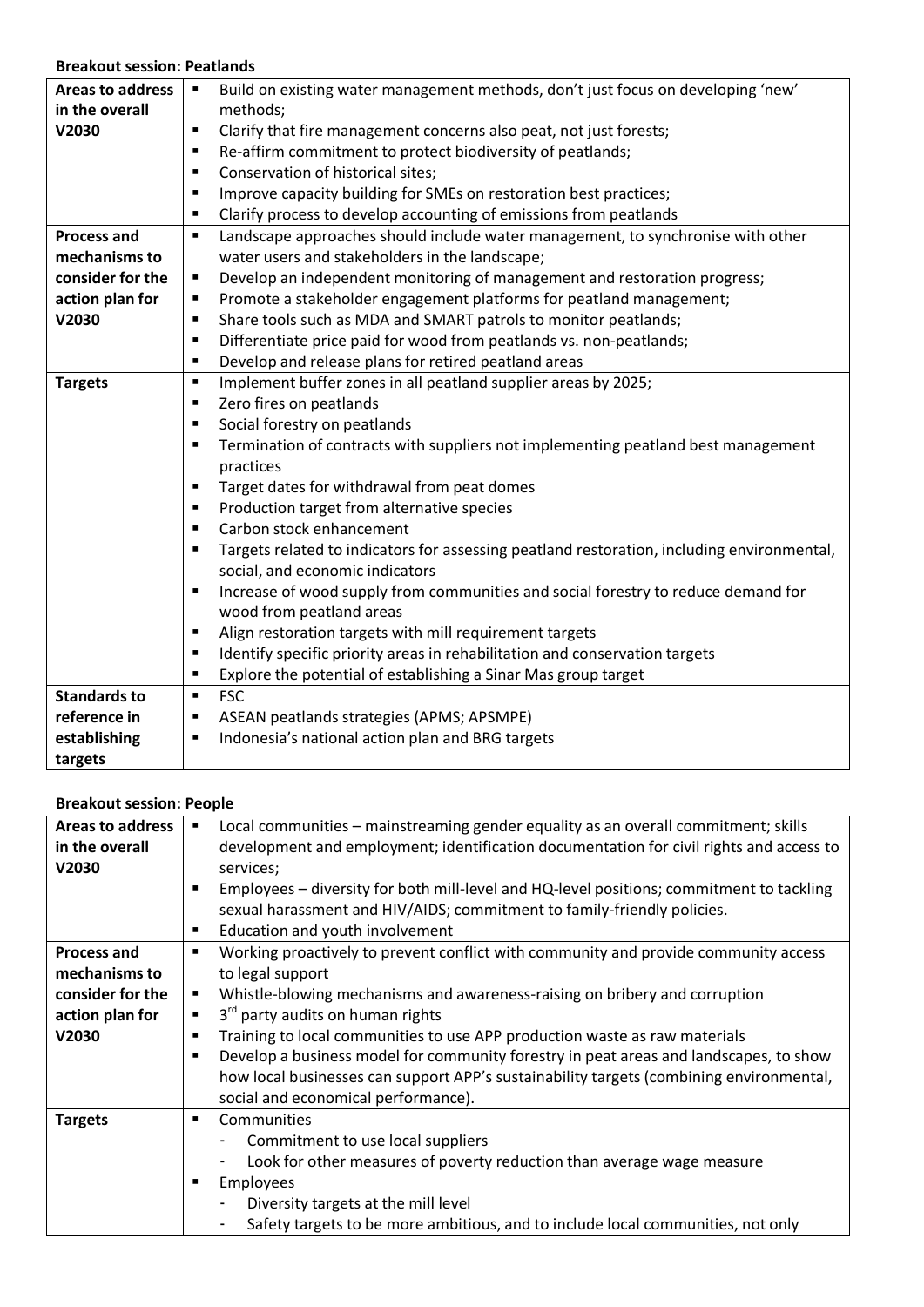|                     | employees                                                                  |
|---------------------|----------------------------------------------------------------------------|
| <b>Standards to</b> | Relevant SDGs (e.g. quality education and clean water and sanitation)<br>п |
| reference in        | Gender Action Learning System for gender indicators<br>$\blacksquare$      |
| establishing        | FLARE study for economic development indicators<br>$\blacksquare$          |
| targets             | FSC definition of local suppliers                                          |
|                     | Palm oil companies' partnerships with smallholders<br><b>Contract</b>      |

### **Breakout session: Products and production**

| Areas to            | Partnership with suppliers to ensure responsible fibre sourcing including alternative<br>٠            |
|---------------------|-------------------------------------------------------------------------------------------------------|
|                     |                                                                                                       |
| address in the      | species as raw material                                                                               |
| overall V2030       | Go beyond 'recycled fibres' as raw materials and develop circular economy principles at<br>٠          |
|                     | mills level (reusing water, recycling chemicals, using waste as fuel).                                |
|                     | Improvement of product recyclability<br>$\blacksquare$                                                |
|                     | Address product's economic and social impact<br>٠                                                     |
|                     | Develop indicators or ways to communicate product environmental footprint (circular<br>$\blacksquare$ |
|                     | economy, renewable energy mix, recyclability) in a single index that is easy to understand            |
|                     | Develop a product-centred sustainability narrative highlighting all the positive (and risks of<br>٠   |
|                     | negative) impacts of the different products                                                           |
| <b>Process and</b>  | Include product recyclability during product design (eco-concept)<br>٠                                |
| mechanisms to       | Collaborate with waste management authorities and organisations to explore ways to<br>٠               |
|                     |                                                                                                       |
| consider for        | close the gap between recyclability and actual recycling                                              |
| the action plan     | Awareness raising/education targeting users and suppliers<br>٠                                        |
| for V2030           |                                                                                                       |
| <b>Targets</b>      | Develop KPIs on recyclability and establish target accordingly<br>٠                                   |
|                     | Clear target on the share of renewable energy by product or product type                              |
|                     | Full utilisation of a tree to maximise resource use efficiency and minimise waste such as<br>٠        |
|                     | bioplastic from parts of trees that were not used before (expand research in this area)               |
|                     | Express target in a way that tell story of a product such as technology used or its relation to<br>٠  |
|                     | community (impact to community or contribution to society)                                            |
|                     |                                                                                                       |
| <b>Standards to</b> | Relevant SDGs (e.g. clean water and sanitation, climate action, and life one land)<br>٠               |
| reference in        | PEFCR (Product Environmental Footprint Category Rules)<br>٠                                           |
| establishing        |                                                                                                       |
| targets             |                                                                                                       |

**\*\*** 

# *Update on regional social working groups*

Eco Nusantara, an organisation engaged as a facilitator for Regional Social Working Group (RSWG), presented progress updates and lessons learned from the implementation of RSWG in South Sumatra, Jambi and Riau. Key lessons learned:

- ß Assistance by local NGOs for the communities in the conflict resolution process is important to ensure focused process and facilitate dialogue.
- ß Clear communication protocol and PICs are important to ensure consistent and transparent communication between parties.
- **•** Proactiveness from the company and its PIC to resolve the conflict is essential to ensure process is progressing and trust is built.
- ß Local NGOs are actively assisting local communities, and communication is more transparent. A team coordinator has been appointed to oversee the settlement process, functioning as the focal point of the dispute resolution system, and thus ensuring that all parties are prioritising social conflict resolution.

### Other reflections from Q&A on social working groups

**•** APP acknowledged that there is interest from stakeholders in understanding the social conflict resolution process better. For confidentiality reasons of the parties involved to each conflict, APP cannot share all of the specific data on each conflict. However, APP is happy to share more information on how the conflicts are